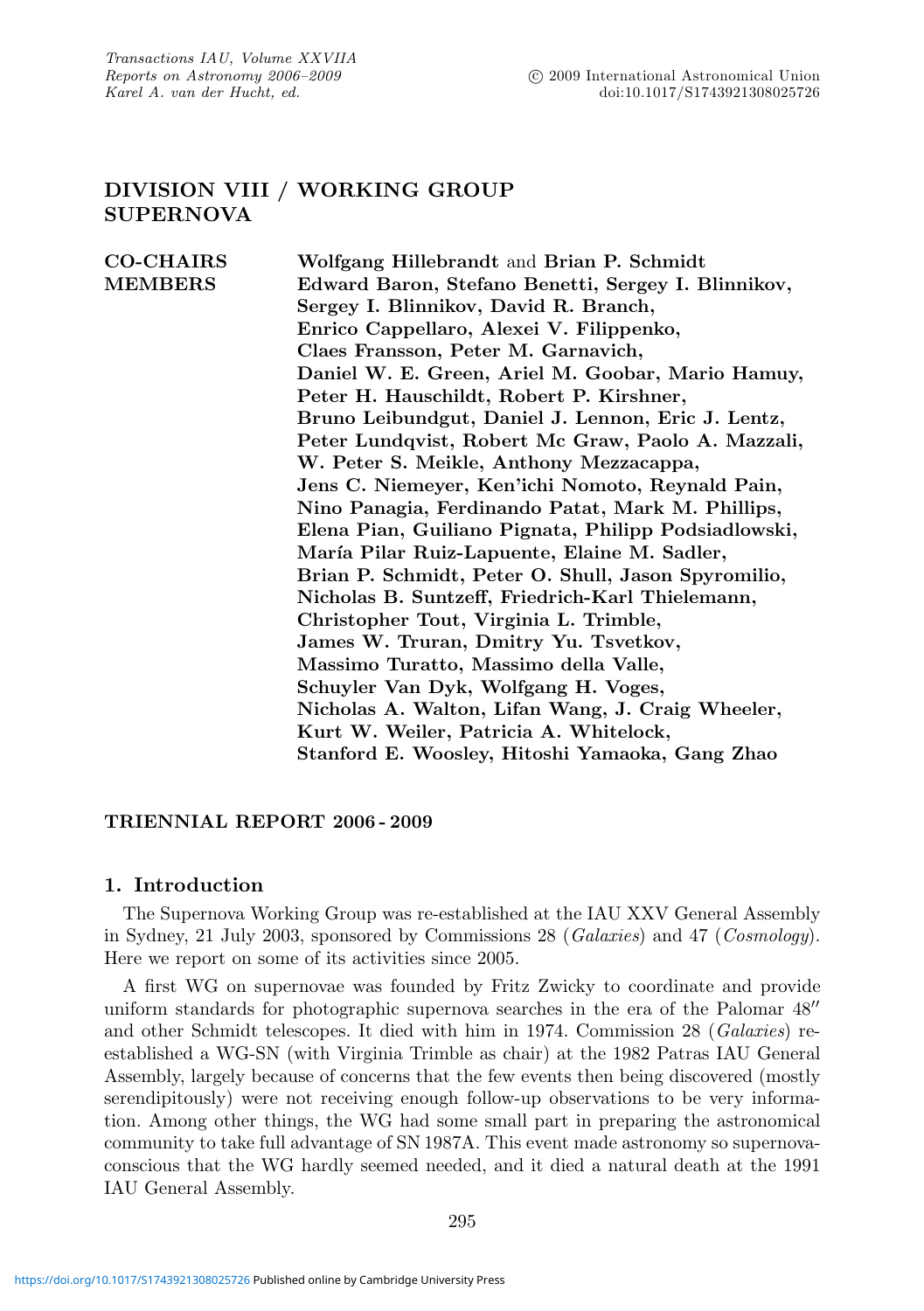#### 296 DIVISION VIII / WORKING GROUP

The Supernova Working Group was re-established at the IAU XXV General Assembly in Sydney, 21 July 2003, sponsored by Commissions 28 (Galaxies) and 47 (Cosmology). Here we report on some of its activities since 2005.

The wish to request permission of the IAU Executive Committee to re-establish a Supernova Working Group arose from the large number of discoveries (up to several 100 per year), some at very large distances, being made by more than half a dozen teams in the past few years. This was beginning to lead to competition for telescope time for follow-up work which would be unnecessary if the scientists involved had a platform for information exchange. LOTOSS was taking up speed. The Nearby Supernova Factory, the Carnegie Supernova Project, ESSENCE, and other projects to discover and observe SNe Ia at low and intermediate redshifts had left the planning stage in Europe, Japan, and the USA and were thought also to benefit from better coordination. Also, special space probes (*SNAP*) were being discussed aiming at the discovery of hundreds of supernovae at all redshifts alone. Finally, considerable progress in modeling the various types of events made it desirable also to have theoretical results, including explosion models, synthetic light curves, and predicted spectra, easily accessible.

Therefore, the aim of the new WG-SN was  $(a)$  to take care of coordinating observational activities, including searches and surveys (e.g., SCP, High-z Team, GOODS, ESSENCE, LOTOSS, CSP, RTN/ESC, SDSS, Pan-STARRS, etc.); (b) to advocate suitable follow-ups;  $(c)$  to establish ways to archive SN data and to make them available to the community; (d) to edit an electronic newsletter complementary to the IAU Circulars (the GCN network for  $\gamma$ -ray bursters being a possible model); and (e) to be the interface with the coming virtual observatory initiatives (AVO, NVO, ASTRO-Grid, GAVO...) for data storage and handling.

## **2. Tasks of the Supernova Working Group**

At an inaugural meeting (which was part of the Division VIII/Commission 28 Business Meeting in Sydney) the objectives of the WG were discussed and approved. In particular it was agreed

• to coordinate the nearby searches and the follow-up observations;

• to launch a community effort for a Treasury or Large *HST* programme to observe type Ia supernovae in the UV;

• to investigate the possibility of having a robotic (2m-class) telescope devoted to supernova observations; and

• to find ways to save supernova data in some form of database, freely accessible to the community.

In addition, it was suggested that the WG should take an active role in the discovery and observation reports of supernovae, presently done via IAU Circulars, which involves some unwanted delay. Here the problem is, however, that rapid communication in an 'unfiltered' way increases the risk of 'false alarms'. A second problem is going to be how to cope with 100's of supernovae per year. A possible solution could be that IAU Circulars could continue to be the place for 'confirmed' discoveries, preceded by rapid communications in a web-based platform.

Finally, Wolfgang Hillebrandt (Garching, Germany) and Brian Schmidt (Mt. Stromlo, Australia) were elected as co-chairs of the new Supernova Working Group.